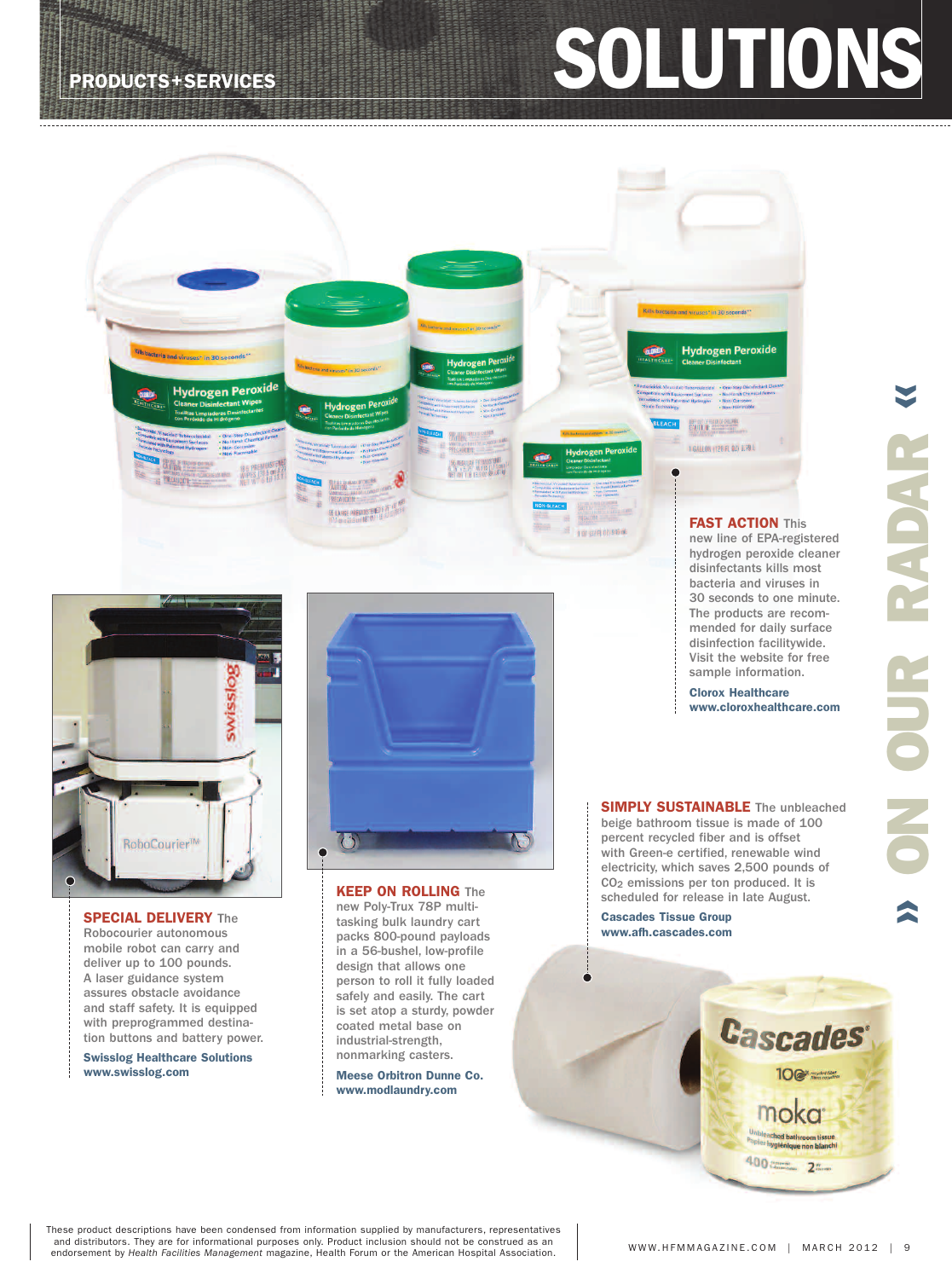## **SOLUTIONS » FURNITURE**



**OPTIONS BY DESIGN** Steps transitional seating solution accommodates a variety of waiting area designs, providing designers with a wide array of possibilities. Steps includes furnishing options of varying heights — from high-back seating solutions to flat benches — to create areas for openness or privacy that can direct the flow of visitors. **Nemschoff • www.nemschoff.com**



**STYLISH SEATING** The

Enea Lottus collection is suitable for many applications, including meeting spaces and cafeterias. It brings a simple and clean design aesthetic to living and work settings. The collection offers opportunities for the creation of settings that are both casual and collaborative. Available in several colors, the line comes in a variety of surface materials.

**Coalesse • www.coalesse.com**

Ť

#### **SAFE STORAGE** Casegoods and bedside cabinets provide optimal storage for the patient and caregiver in a practical yet stylish design. Soft edges reduce the risk of injury to patient and staff. Vented backs provide air circulation for the interior of the cabinet, reducing the risk

of possible infection. **Knu Healthcare www.getknu.com**



#### **DURABLE COMFORT**

The steel construction makes Empath one of the most durable recliners on the market. Empath features the most fluid casters available today, making the recliner quiet and easy to move even when occupied. The recliner presents a clean, sophisticated look in a compact, compressed footprint, making it suitable for most health care settings.

**Steelcase www.nurture.com**